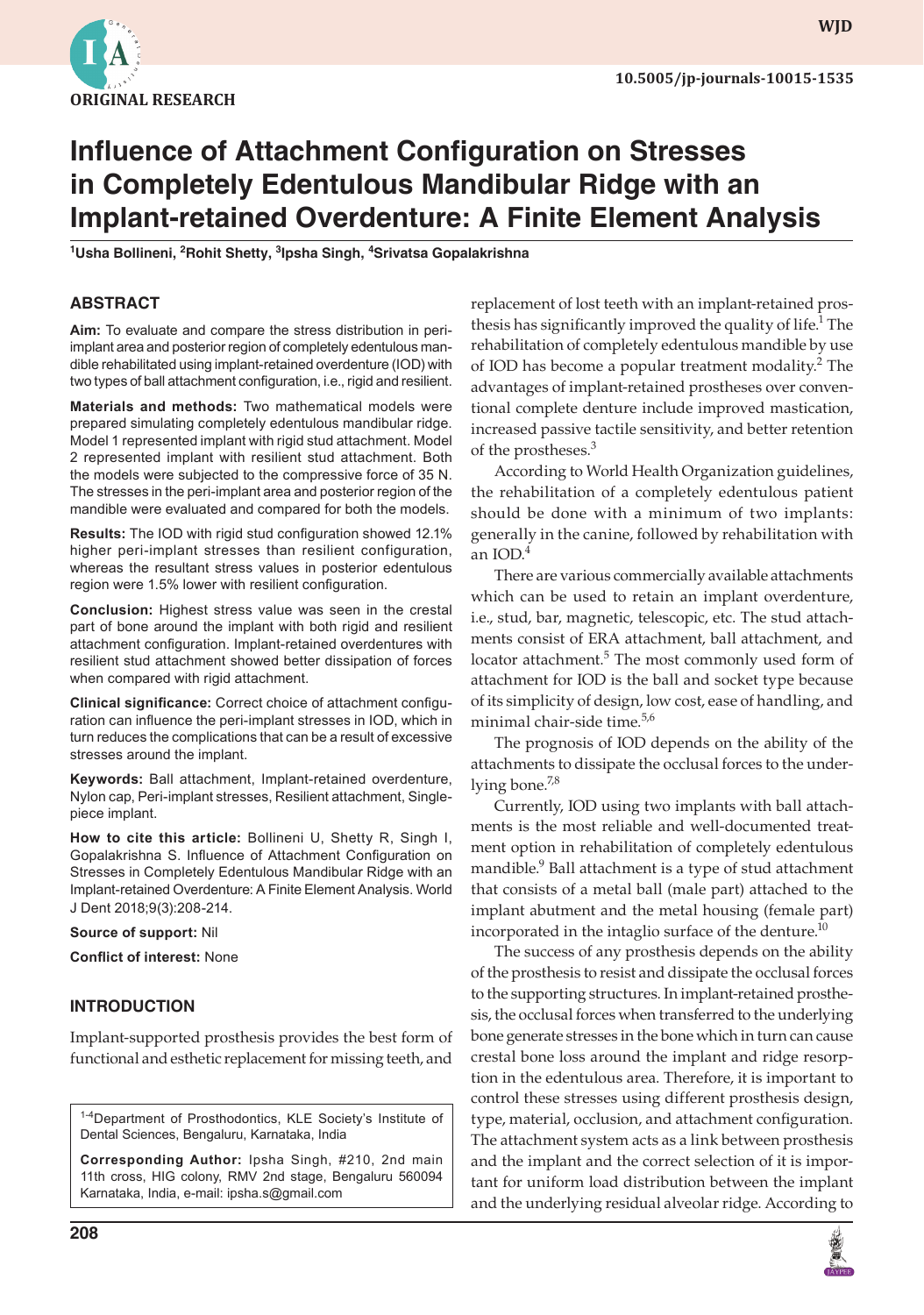**WJD**

#### *Influence of Attachment Configuration on Stresses*



**Figs 1A and B:** (A) Completely edentulous mandibular jaw. (B) Mandibular implant-retained overdenture

literature, the choice of resilient or rigid attachment configuration in different clinical situations has always been questionable.<sup>11,12</sup> However, a resilient retention mechanism has an advantage of distributing occlusal forces to the underlying denture-bearing area as uniformly as possible in order to minimize bone resorption.<sup>13</sup>

There are various methods for evaluation of stresses around dental implant which include photoelastic study, finite element analysis (FEA), and strain measurement on bone surface. The FEA is a modern tool for numerical stress analysis, with an advantage of being applicable to solids of irregular geometry that contain heterogeneous material properties.<sup>14</sup> Such numerical techniques may yield an improved understanding of the reactions and interactions of individual tissues.<sup>15</sup> The science of FEA is purely a mathematical way of solving complex problems in the universe, as it gives easier mathematical solution to biological problems.<sup>16</sup> The advantages of FEA are applicability to linear and nonlinear as well as solid and fluid structural interactions, reproducibility and repeatability, noninvasive technique, and easy to simulate any biological condition in pre-, intra-, and postoperative stages.<sup>15</sup>

The stresses around the implant develop strain fields in the bone tissue which stimulate biological bone resorption. Uncontrolled stresses in the bone around implant can lead to pain, marginal bone loss, and even loss of osseointegration.<sup>17</sup> Therefore, it is of paramount importance to control the stresses around the implants

Hence, FEA was done to evaluate and compare the stress distribution in peri-implant area and posterior region of completely edentulous mandible rehabilitated using IOD with two types of ball attachment configuration, i.e., rigid and resilient.

#### **MATERIALS AND METHODS**

A three-dimensional computed tomography (CT) scan of completely edentulous mandible was made. A virtual



**Fig. 2:** Implants with ball attachments

model of mandible was simulated and it was meshed into sections (Fig. 1). Two single-piece implants (3.3 mm diameter  $\times$  11 mm length, Nobel Biocare replace) with ball abutment (2.5 mm diameter sphere × 3 mm length, Rhein 83 USA) (Fig. 2) were placed in the mandibular bilateral canine region. Two similar mathematical models were prepared.

Model 1 represented implant with rigid Dalbo Plus stud attachment and retentive plate threaded to the elliptical matrix (5.8 mm wide and 3.7 mm length with retentive plate, Stern gold) in the overdenture (Fig. 3). Model 2 represented implant with Dalbo Plus stud attachment with nylon retentive caps (with 5 mm external diameter and 3.2 mm height, Rhein 83, USA) and metal housing in the overdenture (Fig. 4).

In both the models, mechanical properties (Young's modulus and Poisons ratio) of bone, mucosa, implant, acrylic resin, rigid, and resilient attachment configuration were incorporated (Table 1). Both the models were subjected to the compressive force of 35 N. Forces were applied uniformly on the denture in vertical direction. The stresses in the peri-implant area and posterior region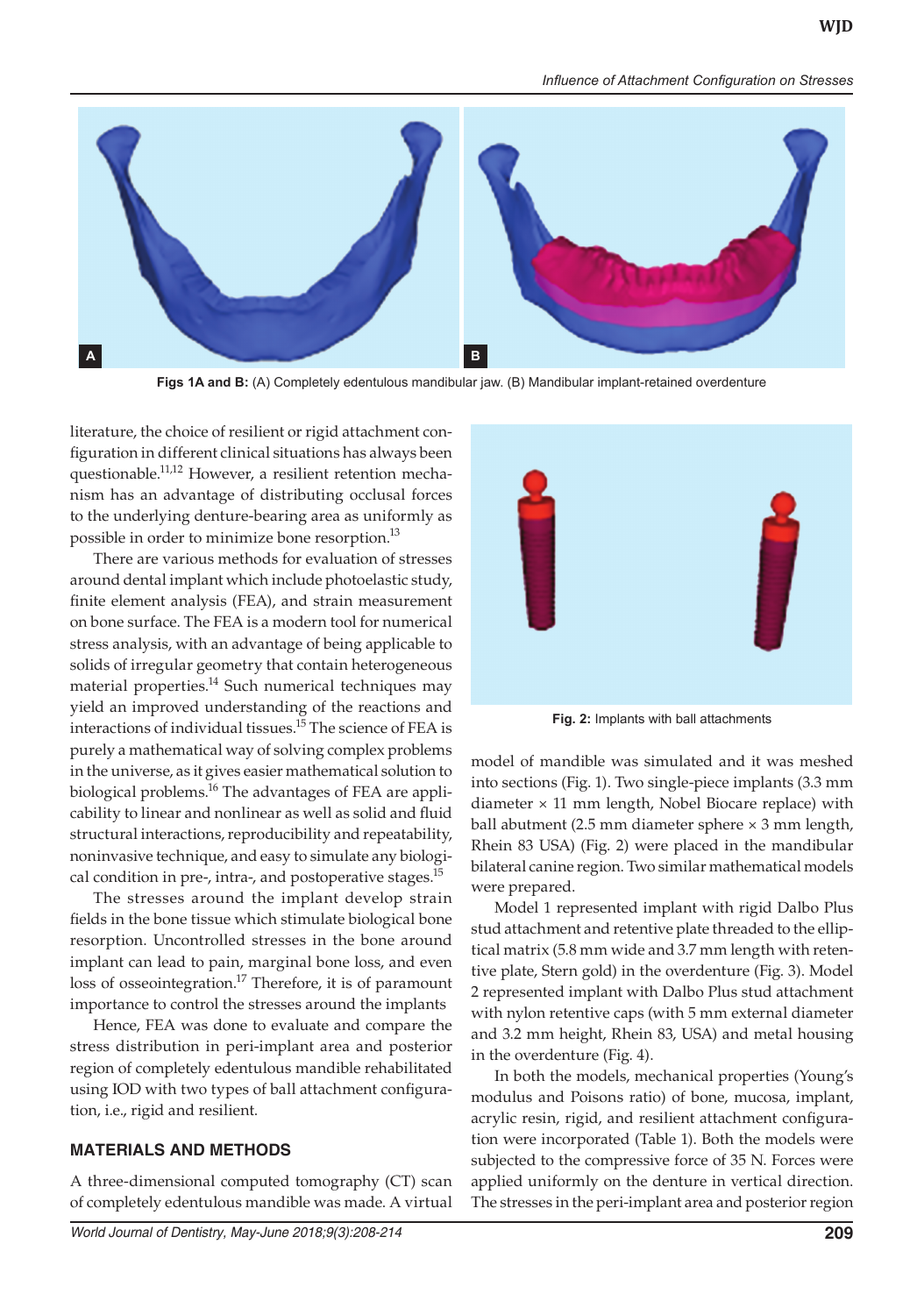

**Figs 3A and B:** (A) Rigid attachment configuration. (B) Mandibular implant-retained overdenture with rigid attachment configuration



**Figs 4A and B:** (A) Resilient attachment configuration. (B) Mandibular implant-retained overdenture with resilient attachment configuration

**Table 1:** Mechanical properties of oral tissues and prosthetic materials in FEA<sup>18</sup>

| Materials and oral tissues        | Young's<br>modulus (MPa) | Poisson's<br>ratio |
|-----------------------------------|--------------------------|--------------------|
| Bone in the interforaminal region | 4.500                    | 0.30               |
| Cortical bone                     | 13,700                   | 0.26               |
| Cancellous bone                   | 1.370                    | 0.30               |
| Implant, ball (titanium alloy)    | 135.000                  | 0.30               |
| Nylon retentive cap for ball      | 4.500                    | 0.35               |
| Acrylic resin                     | 4.500                    | 0.35               |
| Mucosa                            | 1                        | 0.37               |
| Retentive plate                   | 97,000                   | 0.42               |
|                                   |                          |                    |

of the mandible were evaluated and compared for both the models.

# **RESULTS**

Peri-implant stress and stresses in posterior edentulous ridge were evaluated and compared in models 1 and 2 using FEA (Table 2).

## **DISCUSSION**

"The prosthetic rehabilitation with a conventional denture for patients with a completely edentulous mandible should no longer be the treatment of choice"—Mc Gill University, Montreal.<sup>18</sup>

Over a period of time, implant-retained prosthesis has become the most popular form of rehabilitation for edentulism. Survival and success of any implant-retained prosthesis are influenced by numerous factors.<sup>19</sup> The most important factor for determining the long-term success is the state of the peri-implant bone.<sup>19</sup> In particular, mechanical and technical risks play a major role in implant dentistry, resulting in increased rates of repair, excessive costs and time, and even complications that may not be easily corrected. Therefore, the potential complications and failures need to be evaluated before undertaking such interventions. Consequently, the number of biomechanical studies in the field of implant dentistry has dramatically increased in an effort to reduce failure rates.<sup>19</sup>

**Table 2:** Stress distribution (MPa) in alveolar ridge around implants and in posterior region, using rigid and resilient attachments

|               | Stresses in<br>the residual | Stresses in the<br>crestal part of the | Stresses in<br>the posterior |
|---------------|-----------------------------|----------------------------------------|------------------------------|
| Attachment    | bone around                 |                                        | region of                    |
|               |                             | bone around the                        |                              |
| configuration | the implants                | implant                                | ridge                        |
| Rigid         | 0.716162                    | 95.25                                  | 0.448479                     |
| Resilient     | 0.70948                     | 83.69                                  | 0.441619                     |

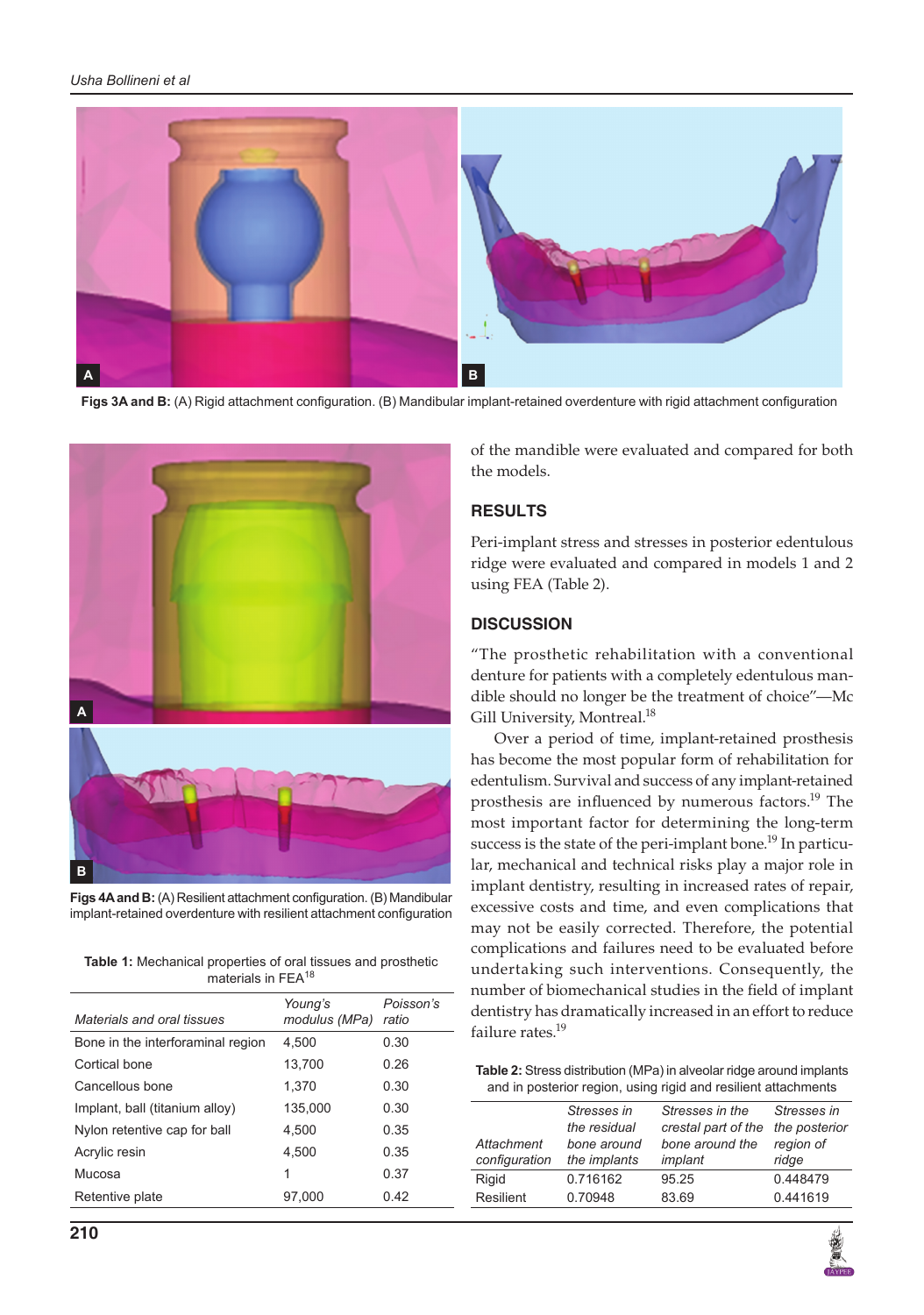Implant-retained overdenture in the mandible opposing a conventional maxillary complete denture is considered the basic treatment plan for any completely edentulous patients. In completely edentulous patients, implants can be used in conjunction with attachments to enhance the retention and stability of the dentures.<sup>18,20</sup>

The attachment system linking the implants with the denture has a major effect on the load exerted on the implants and the denture movement of IOD. In other words, the attachment system is a significant risk factor affecting technical complications of IODs.<sup>21</sup>

The most commonly used attachment for IODs is ball attachment. Low cost, ease of handling, minimal chairside time, and their possible applications with both tooth and implant-supported prosthesis make it a popular choice among the clinicians.<sup>5</sup>

Naert et al<sup>22</sup> concluded that ball attachment is preferred because of less soft tissue complications with better patient satisfaction when compared with bar and magnet attachment. In a study conducted by Tokuhisa et al, $^{23}$  they compared the load transfer and denture stability in mandibular IOD. Among the ball, magnet, and bar attachments, it was observed that the use of ball attachment was advantageous with respect to optimizing stress and minimizing denture movement. van Kampen et al<sup>24</sup> conducted a study to compare the retention of bar-clip, ball, and magnet attachment in mandibular IOD. It was concluded that the ball attachment recorded the highest retentive value followed by the bar-clip attachment and the magnet attachment Menicucci et al $^{25}$ conducted a study to compare stresses on the peri-implant bone by overdentures retained by ball and socket attachment and bar-clip attachment; the results revealed that stress on the peri-implant bone was greater with the bar-clip than with the ball attachment.

The ball attachment can be of rigid or resilient configuration. It is claimed that resilient retention configuration has an advantage of distributing occlusal forces to the underlying denture-bearing area as uniformly as possible in order to minimize bone resorption.<sup>6</sup> However, the choice of resilient or rigid attachment configuration in different clinical situations has always been questionable in the literature. Thus, this forms the basis for this study, which will assist clinicians to decide on the selection of attachment configurations providing broad stress distribution which decreases forces toward the alveolar ridge.12 The aim of this study was to evaluate and compare the stress distribution in the peri-implant area as well as the posterior region of the mandible by using rigid and resilient ball attachment configurations.

In the present study, two mathematical models were created from a patient's CT scan using ANSYS software. The FEA models considered in this study constituted of

mucosa, compact bone, trabecular bone, DPI heat-cure acrylic resin, teeth, Nobel Biocare implants, and Dalbo stud attachments (Rhein 83) of two different overdenture attachments. The material properties were incorporated into the FEA models.

One model represented rigid Dalbo Plus stud attachment with retentive plate element threaded to the elliptical matrix. The second model represented Dalbo Plus stud attachment with nylon retentive caps between metal housing and ball abutments.

In both the models, overdenture prosthesis was secured to implants through these retentive attachments. These models were then subjected to compressive force of 35 N which was applied uniformly on the dentures in a vertical direction using FEA, after which the von Mises stresses were evaluated around the peri-implant bone and in the posterior region of the mandible.

There are various methods which can be used to analyze stresses in the mandibular bone around the implant system. These methods include photoelasticity, FEA, and strain measurement. However, FEA is a numerical technique, which overcomes most of the problems associated with other methods and offers considerable potential for stress analysis investigations in dentistry.<sup>26</sup>

The FEA was initially developed in the early 1960s to solve structural problems in the aerospace industry and since then has been used extensively to solve problems in heat transfer, fluid flow, mass transport, and electromagnetic potential.<sup>27</sup>

In 1976, Weinstein et al were the first to use the FEA in implant dentistry.<sup>27</sup> The FEA, due to its simplicity and relative ease of use, has become more popular for the stress analysis on dental structures. Additional advantages of this technique are that the oral conditions can be simulated easily and different parameters can be altered relatively simply.15,28

In this method, there are different color codes on a scale of dark blue to red for varying degrees of stresses. They are dark blue, three shades of light blue, dark green, light green, yellow, orange, and red. The dark blue and red indicate minimal and maximum von Mises stress respectively.

In the present study, the color observed on the models indicated that there were highest von Mises stress values in the bone in contact with crestal part of implant of both rigid and resilient configurations. The rigid configuration showed 12.1% higher stresses than resilient configuration. The resultant stress values in posterior region were 1.5% lower with resilient configuration.

Higher stress values were observed in the crestal bone region around implants when compared with ridge to the posterior region irrespective of the configuration used. While evaluating overall stresses between the two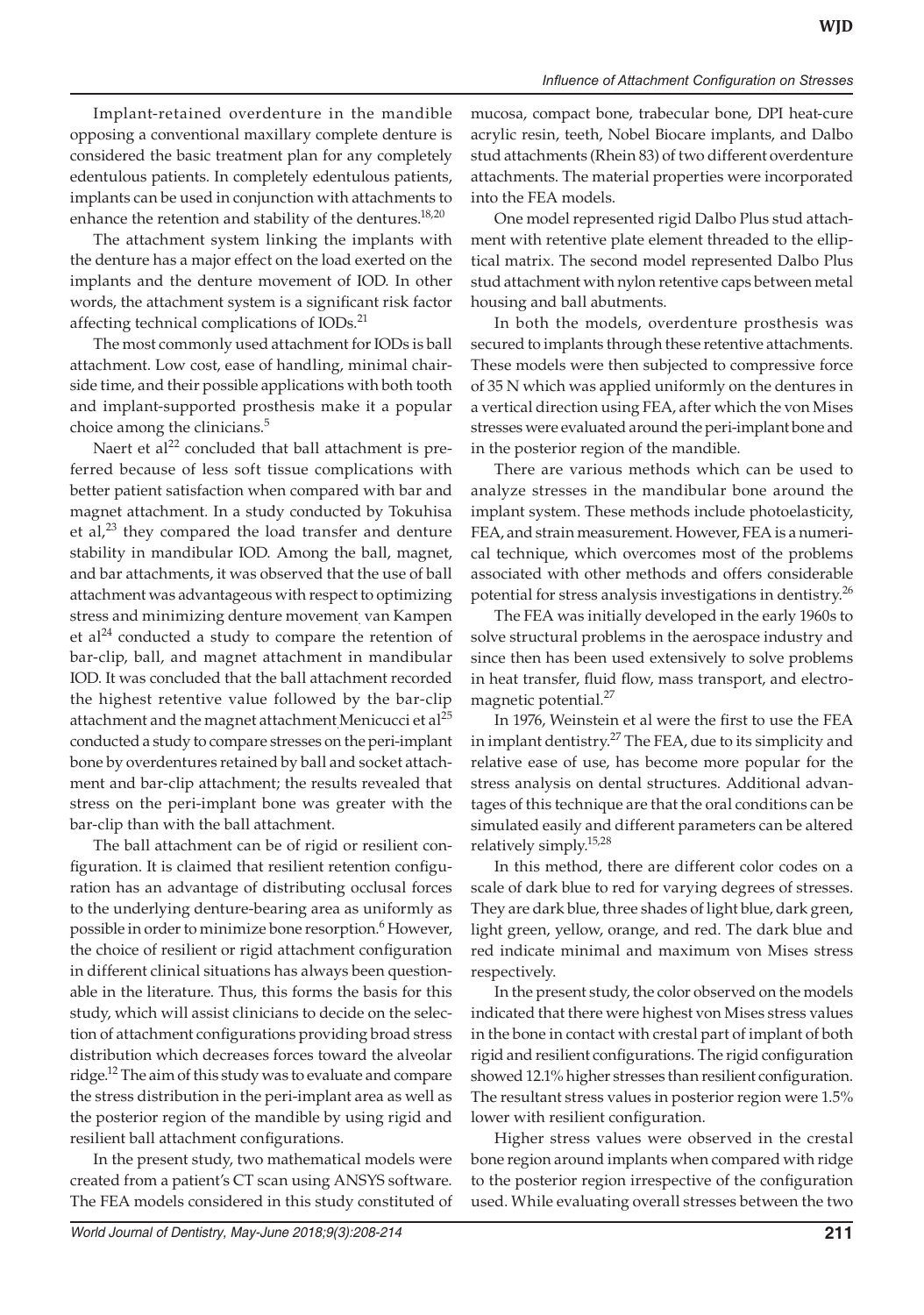configurations, the maximum von Mises stresses were seen below the condyle region for rigid attachments, whereas the resilient attachment did not show any von Mises stresses in that region.

This can be attributed to the fact that when IODs with resilient attachment are out of function, they rest entirely on the mucosa, but when subjected to functional load, the vertical forces are transmitted to the substructure and thus to the implant, thereby reducing the overall stress transmission to the ridge. Whereas, in the rigid attachment, no vertical movement during function is permitted, as the appliance is entirely implant-supported and the abutments withstand the entire masticatory load. $^{29}$ 

Yoda et al $^{30}$  conducted a study on the effect of attachment type on load distribution to implant abutments and the residual ridge in mandibular IODs. It was concluded that the load on the residual ridge beneath the denture in IODS can be efficiently reduced using a ball attachment with resilient configuration.

Daas et al<sup>16</sup> conducted an FEA for a mandibular IOD with two implants using rigid and resilient attachment configurations. It was concluded that resilient attachment allowed for a better load distribution between the dental implants and the denture-bearing surface.

In contrast to the results of the present study, a study was conducted by Chun et al<sup>12</sup> on stress distributions in maxillary bone surrounding overdenture implants with different overdenture attachments. It was concluded that the movable-type Dalbo attachment generated the highest maximum effective stress in the bone, whereas rigid-type Dalbo attachment generated smallest maximum effective stress in the bone.

Elsyad et al $^{31}$  conducted a 7-year retrospective preliminary study on posterior mandibular ridge resorption associated with different retentive systems for overdentures and it was concluded that resilient liner attachment for bar IOD is associated with greater posterior mandibular ridge resorption compared with clip attachments. It was also concluded that attachment type, the initial mandibular ridge height, and relining times were associated with posterior mandibular ridge resorption.

Pesqueira et al<sup>32</sup> conducted a study on stress analysis in implant-retained obturator prosthesis with parallel and tilted implants and different attachment systems. It was concluded that attachment system has direct influence on the prosthesis. The individualized O-rings when compared with splinted implants and bar-clip provided lower values of stresses on the implants and supporting tissues.

Meijer et al $4$  conducted a study on analyses of stress distribution in the peri-implant region to evaluate the influence of superstructures, length of implants, and height of mandible. It was concluded that the O-ring

system transfers less stresses to the implants when compared with bar clip. This may be a result of stress absorbed by the female component of the system, which usually has a rubber ring surrounded by a metal capsule which can absorb or distribute the forces more homogeneously.

The stresses generated in the bone surrounding implant prosthesis also depend on the implant design, material, structure, and dimensions.<sup>33</sup> The implant diameter is reported to be more important than implant length in distributing stresses to the surrounding bone. In a study conducted by Eazhil et al, $34$  it was concluded that there was a statistically significant decrease in von Mises stress as the implant diameter increased. Abraham et al<sup>35</sup> also concluded that the von Mises compressive and tensile stresses in the peri-implant bone were lower in the regular platform implant compared with the narrow platform implant. As the diameter of the implant used in this study was narrow platform (3.3 mm), the increased stresses in the peri-implant area and the posterior ridge can be attributed to it. But also clinically, what we encounter in the anterior mandibular region is usually a knife edge ridge, limiting the use of regular or large diameter implant in that area; therefore, when increasing the diameter of implant is not an option, the correct selection of the attachments becomes important in the distribution of stresses.

Based on the results of the present study, it was concluded that the choice of attachment for rehabilitation of a completely edentulous mandible with an IOD should be of resilient configuration. When compared with rigid attachment, the resilient attachment configuration shows more uniform distribution of stresses in the peri-implant area as well as the posterior residual ridge, and therefore minimizes the further resorption of ridges while the prosthesis is in function.

# **CONCLUSION**

Within the limitations of the study, it was concluded that:

- Highest stress value was seen in the crestal part of bone around the implant with both rigid and resilient attachment configurations.
- • When compared with rigid attachment, the resilient attachment configuration showed lesser value of stresses in peri-implant area and posterior region of ridge.
- • Higher stress value was seen in peri-implant area when compared with posterior region of ridge with both rigid and resilient configurations.
- Resilient attachment configuration showed more uniform distribution of stresses when compared with rigid attachment configurations.
- The choice of attachment for rehabilitation of a completely edentulous mandible with an IOD should be of resilient configuration.

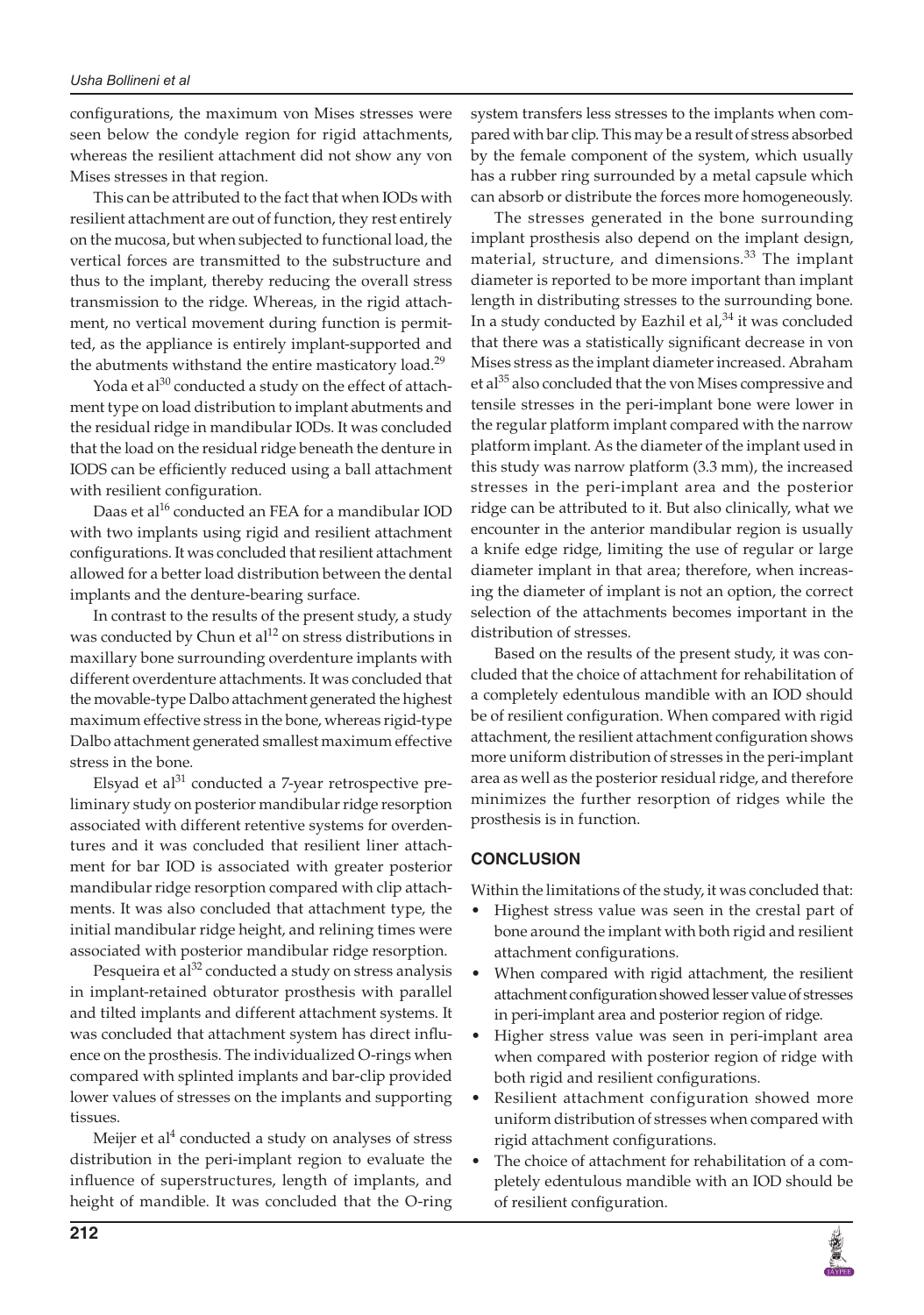#### *Influence of Attachment Configuration on Stresses*

## **LIMITATIONS**

It is a computerized *in vitro* study in which clinical condition may not be completely replicated. This FEA research should be supplemented with clinical evaluation.

#### **REFERENCES**

- 1. Rani I, Shetty J, Reddy V. A comparison of peri-implant strain generated by different types of implant supported prostheses. J Indian Prosthodont Soc 2017 Apr-Jun;17(2):142-148.
- 2. Satpathy S, Babu CL, Shetty S, Raj B. Stress distribution patterns of implant supported overdentures-analog versus finite element analysis: a comparative *in-vitro* study. J Indian Prosthodont Soc 2015 Jul-Sep;15(3):250-256.
- 3. Rho JY, Ashman RB, Turner CH. Young's modulus of trabecular and cortical bone material: ultrasonic and microtensile measurements. J Biomech 1993 Feb;26(2):111-119.
- 4. Meijer HJ, Kuiper JH, Starmans FJ, Bosman F. Stress distribution around dental implants: influence of superstructure, length of implants, and height of mandible. J Prosthet Dent 1992 Jul;68(1):96-102.
- 5. Al qutaibi AY. Attachments used with implant supported over denture. Adv Dent Oral Health 2016 Jan;1(2):1-5.
- 6. Cune M, Burgers M, van Kampen F, de Putter C, van der Bilt A. Mandibular overdentures retained by two implants: 10-year results from a crossover clinical trial comparing ball-socket and bar-clip attachments. Int J Prosthodont 2010 Jul-Aug;23(4):310-317.
- 7. Ellis JS, Burawi G, Walls A, Thomason JM. Patient satisfaction with two designs of implant supported removable overdentures; ball attachment and magnets. Clin Oral Implants Res 2009 Nov;20(11):1293-1298.
- 8. Schmitt A, Zard GA. The notion of implant-supported overdentures. J Prosthet Dent 1998 Jan;79(1):60-65.
- 9. Heckmann SM, Winter W, Meyer M, Weber HP, Wichmann MG. Overdenture attachment selection and the loading of implant and denture-bearing area. Part 2: a methodical study using five types of attachment. Clin Oral Implants Res 2001 Dec;12(6):640-647.
- 10. Jacobs R, Schotte A, van Steenberghe D, Quirynen M, Naert I. Posterior jaw bone resorption in osseointegrated implantsupported overdentures. Clin Oral Implants Res 1992 Jun; 3(2):63-70.
- 11. Sadowsky SJ, Caputo AA. Effect of anchorage system and extension base contact on load transfer with mandibular implant retained overdentures. J Prosthet Dent 2000 Sep;84(3):327-334.
- 12. Chun HJ, Park DN, Han CH, Heo SJ, Heo MS, Koak JY. Stress distribution in maxillary bone surrounding overdenture implants with different overdenture implants with different overdenture attachments. J Oral Rehabil 2005 Mar;32(3): 193-205.
- 13. Prasad DK, Prasad DA, Buch M. Selection of attachment systems in fabricating an implant supported overdenture. J Dent Implant 2014 Sep;4(2):176-181.
- 14. Geng JP, Tan KB, Liu GR. Application of finite element analysis in implant dentistry: a review of the literature. J Prosthet Dent 2001 Jun;85(6):585-598.
- 15. Mohammed SD, Desai H. Basic concepts of finite element analysis and its applications in dentistry: an overview. J Oral Hyg Health 2014 Aug;2(5):156.
- 16. Daas M, Dubois G, Bonnet AS, Lipinski P, Rignon-Bret C. A complete finite element model of a mandibular implantretained overdenture with two implants: comparison between rigid and resilient attachment configurations. Med Eng Physics 2008 Mar;30(2):218-225.
- 17. Kitamura E, Stegaroiu R, Nomura S, Miyakawa O. Biomechanical aspects of marginal bone resorption around osseointegrated implants: considerations based on a threedimensional finite element analysis. Clin Oral Implants Res 2004 Aug;15(4):401-412.
- 18. Dashti MH, Atashrazm P, Emadi MI, Mischael S, Banava S. The effect of two attachment types on the stresses introduced to the mandibular residual ridge: a 3D finite element analysis. Quintessence Int 2013 Sep;44(8):585-589.
- 19. Feine JS, Carlsson GE, Awad MA, Chehade A, Duncan WJ, Gizani S, Head T, Heydecke G, Lund JP, MacEntee M, et al. The McGill consensus statement on overdentures. Mandibular two-implant overdentures as the first choice standard of care for edentulous patients. Gerodontology 2002 Jul;19(1):3-4.
- 20. Trakas T, Michalakis K, Kang K, Hirayama H. Attachment systems for implant retained overdentures: a literature review. Implant Dent 2006 Mar;15(1):24-34.
- 21. British Society for the Study of Prosthetic Dentistry. The York consensus statement on implant-supported overdentures. Eur J Prosthodont Restor Dent 2009 Dec;17(4):164-165.
- 22. Naert I, Alsaadi G, Quirynen M. Prosthetic aspects and patient satisfaction with two-implant-retained mandibular overdentures: a 10-year randomized clinical study. Int J Prosthodont 2004 Jul-Aug;17(4):401-410.
- 23. Tokuhisa M, Matsushita Y, Koyano K. *In vitro* study of a mandibular implant overdenture retained with ball, magnet, or bar attachments: comparison of load transfer and denture stability. Int J Prosthodont 2003 Mar-Apr;16(2):128-134.
- 24. van Kampen F, Cune M, van der Bilt A, Bosman F. Retention and postinsertion maintenance of bar-clip, ball and magnet attachments in mandibular implant overdenture treatment: an *in vivo* comparison after 3 months of function. Clin Oral Implants Res 2003 Dec;14(6):720-726.
- 25. Menicucci G, Lorenzetti M, Pera P, Preti G. Mandibular implant retained overdenture: finite element analysis of two anchorage systems. Int J Oral Maxillofac Implants 1998 May-Jun;13(3):369-376.
- 26. Vasudeva G. Finite element analysis: a boon to dental research. Internet J Dent Sci 2008;6(2):1-6.
- 27. Weinstein AM, Klawitter JJ, Anand SC, Schessler R. Stress analysis of porous rooted dental implant. J Dent Res 1976 Sep-Oct;55(5):772-777.
- 28. Shishesaz M, Ahmadzadeh A, Baharan A. Finite element study of three different treatment designs of a mandibular three implant-retained overdenture. Lat Am J Solids Struct 2016 Dec;13(16):3126-3144.
- 29. Preiskel, HW. Precision attachments in prosthodontics: over dentures and telescopic prosthesis. Vol. 2. Chicago (IL): Quintessence Publishing Co., Inc.; 1985.
- 30. Yoda N, Matsudate Y, Abue M, Hong G, Sasaki K. Effect of attachment type on load distribution to implant abutments and the residual ridge in mandibular implant-supported overdentures. J Dent Biomech 2015 Mar;6:1758736015576009.
- 31. Elsyad MA, Mohamed SS, Shawky AF. Posterior mandibular ridge resorption associated with different retentive systems for overdentures: a 7-year retrospective preliminary study. Int J Prosthodont 2017 May-Jun;30(3):260-265.